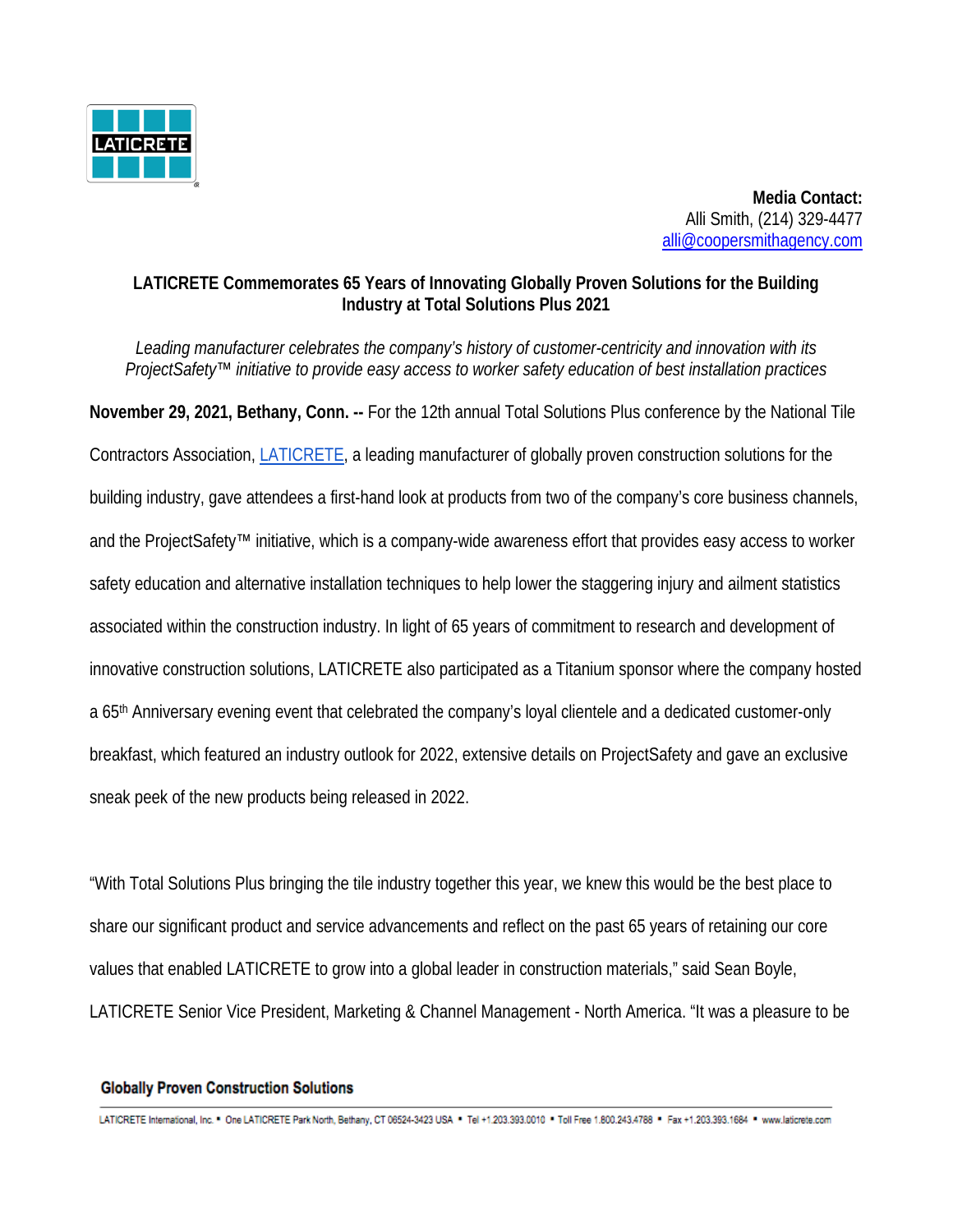among professionals and customers within the ceramic tile industry and gain a multitude of key insights into how we can further drive the industry forward together."

Building on the work of founders Dr. Henry M Rothberg and Lillian Rosenstock Rothberg, David A. Rothberg, Chairman and former CEO of LATICRETE, Patrick Millot, CEO and Ron Nash, President of LATICRETE North America, spoke at the customer appreciation event about the continuity of the company's culture, values, customer centricity and globalization efforts that have been instilled throughout all business endeavors since 1956. To further commemorate the success of the family-owned company, the third-generation Rothbergs were also in attendance.

During the tabletop networking event, LATICRETE highlighted ProjectSafety™ and recent product innovations such as HYDRO BARRIER™ Plus and HYDRO BAN<sup>®</sup> XP waterproofing and crack isolation membranes as well as two high-performance self-leveling underlayments, NXT® Level Plus and NXT Level Flow. All products exhibited were launched this year and are available for purchase. LATICRETE was also a key presenter in a technical breakout session where attendees learned how to use social media to differentiate a business.

This year's Total Solutions Plus conference was lead by a collaborative effort from the largest tile and stone associations in the industry and took place from Oct. 24 through Oct. 26, 2021, in Jacksonville, Florida.

# # #

## **About LATICRETE**